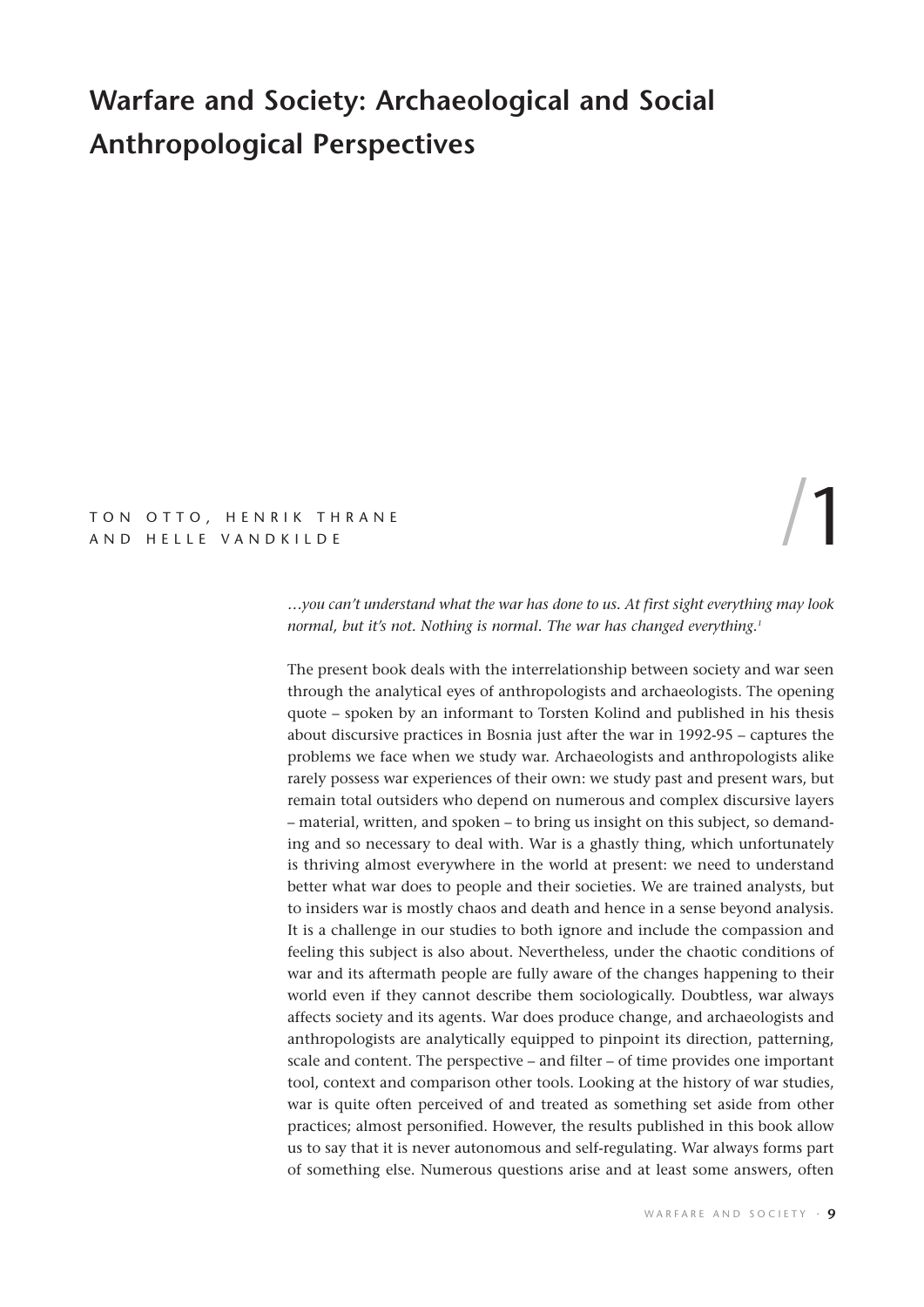tentative and multifaceted, are provided in the collection of studies published below. They certainly add to an ongoing debate, hopefully qualifying it as well.

The book is the end product of the research project 'Archaeological and Social Anthropological Perspectives on War and Society' at the Institute of Anthropology, Archaeology and Linguistics at Aarhus University, Moesgård. This project formed part of the Danish Research Council for the Humanities' special initiative on the subject of 'Civilisation and War'. It began the 1st of January 1999 and was officially concluded by the end of 2002, but continued on a lesser scale throughout 2003 and 2004. This book reports on the results, and in so doing incorporates a series of edited articles originating from seminars and work meetings that took place within the framework of the project. Most of all, the book presents the research conducted by members of the research team from about 1999 to 2004. The publication deals with a series of related research fields, notably war in the context of theory, philosophy, and research history, but also takes up the discussion of the position and role of war in non-state and state societies. In addition, the relationship to rituals, social identification and material and non-material forms of discourse are among the themes discussed, notably on a cooperative basis across institutions and across the two major disciplines of archaeology and anthropology. The curriculum and outcome of the War & Society project are summarised below.

#### **The research team**

The research team on the project consisted of an average of five or six members. The project was headed by Professor Ton Otto, Professor Henrik Thrane and Associate Professor Helle Vandkilde, who all contributed with co-financed research, the last-mentioned as coordinator of the project and the day-to-day work. Ton Otto held the primary administrative responsibility for the project. These three researchers have contributed to the project in particular through the working meetings. The project group also comprised two doctoral students, Andreas Hårde and Torsten Kolind, who began their work on the project on 1 August 1999 and 1 November 1999, respectively. The latter recently defended his doctoral dissertation at the University of Aarhus (Kolind 2004). At the beginning of the project, anthropologist Dr. Kristoffer Brix Bertelsen made his mark on the project but left it in favour of a position with the Research Council for the Humanities. Anthropologist Dr. Claus Bossen was employed as a research fellow on the project until 31 January 2001, but fortunately continued his involvement and participation through working meetings and seminars.

In addition, visiting researchers contributed to the project: curator Nick Araho, Dr. Erik Brandt, Professor Polly Wiessner and Professor Jürg Helbling, who have all served as external supervisors for the doctoral students and as resource persons in various fields (cp. chapters 6, 9, and 11). Furthermore, the project has drawn on a number of researchers associated with the project as external resource persons. In particular, Dr. David Warburton (cp. chapter 4) should be mentioned by name for having contributed with his theoretical expertise and knowledge of the Middle East, and Jürg Helbling for his thoroughgoing assistance with the editorial work as peer-reviewer.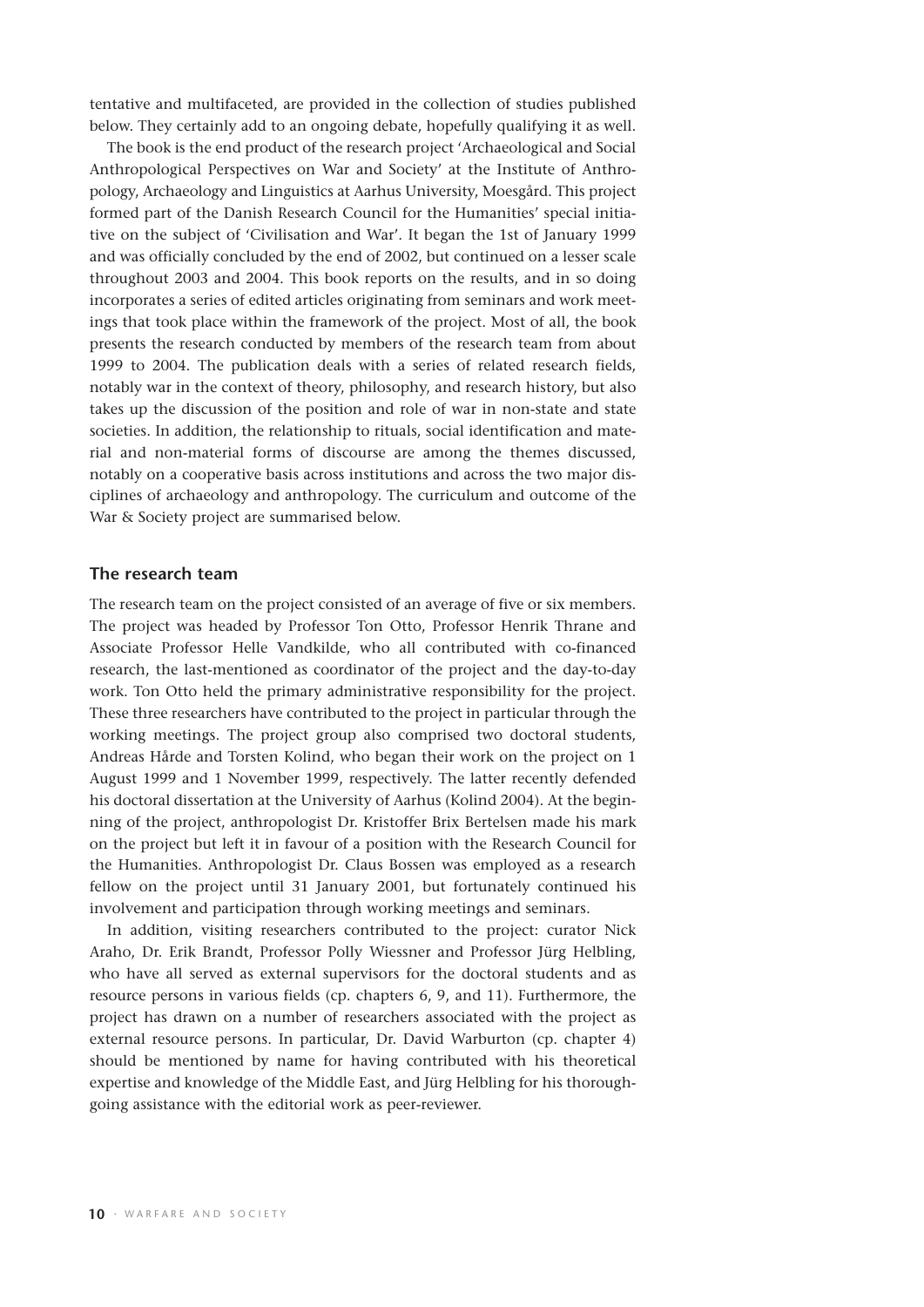#### **Seminars and workshops**

The project invested considerable energy into organising seminars and working meetings where war and warriors were discussed thematically and from various angles. Invited guests and the project members presented their thoughts and research results at international seminars that resulted in many fruitful and indepth discussions as well as substantial contributions. More informal working meetings for the project members were held on a regular basis and created a fruitful basis for developing concepts and interpretations. In this way the project created a common platform for the individual projects under the general umbrella of War and Society. Personal opinions and points of view were typically greatly influenced by the debates that took place at the seminars and working meetings, which also rubbed off on the content of the written production, especially the present book. It is characterised positively by a combination of archaeology and social anthropology. Even though it was not always simple to direct archaeology and anthropology towards each other, it certainly proved to be worth the effort. A close collaboration between the two fields has in reality not occurred in Denmark in recent times, but the War and Society project has allowed for mutual enrichment, which may be considered one of the important outcomes of the project. This will hardly be the last project where both fields are involved on equal footing. Beyond the productive collaboration between anthropology and archaeology, the project has also received considerable input from history, politology and philosophy.

The English-language seminars have included the following activities:

- 1. '*Civilisation and war*' (focus on source materials and theory), 18.6.1999.
- 2. '*Warfare and Social Structure*' (warfare, violence and social structure; warfare and warriors in prehistory). 28.-29.4. 2000.
- 3. '*Warfare and State Formation*'. 5.10. 2000.
- 4. '*Warrior Identities and Warrior Ideals in Past and Present Societies*'. 26.01. 2001.
- 5. '*Warfare and Sacrificial Rituals*'. 10.5. 2001.
- 6. '*Identity and Discourse in Post-War Communities*'. 9.11. 2001.
- 7. '*The junction between archaeology and anthropology*' was the main heading for four activities that took place in connection with a visit by Professor Polly Wiessner and Professor Chris Gosden, 30.4.-6.5. 2002 at Moesgård. A. '*Material Culture, the Individual and the Collective*'. 30.4. Seminar.
	- B. '*Anthropology & Archaeology: A Changing Relationship*'. 2.5. Lecture.
	- C. '*Warfare in the South Pacific: Strategies, Histories, and Politics*'. 3.5. Seminar.
	- D. '*Changes in Economy, Social Networks, Material Culture and Identity among the Bushmen in the 20th Century*'. 6.5. Lecture.

### **Visiting scholars**

Quite a few foreign researchers have contributed to the project. Below is a list of these researchers, five of whom – Erik Brandt, Ivana Macek, Polly Wiessner, Jürg Helbling and Nick Araho – were part of the project for a period of time, ranging from one week to one month. Several of these researchers do both archaeological and anthropological work and have therefore been able to give a high degree of positive input to the project (cp. chapters in this volume).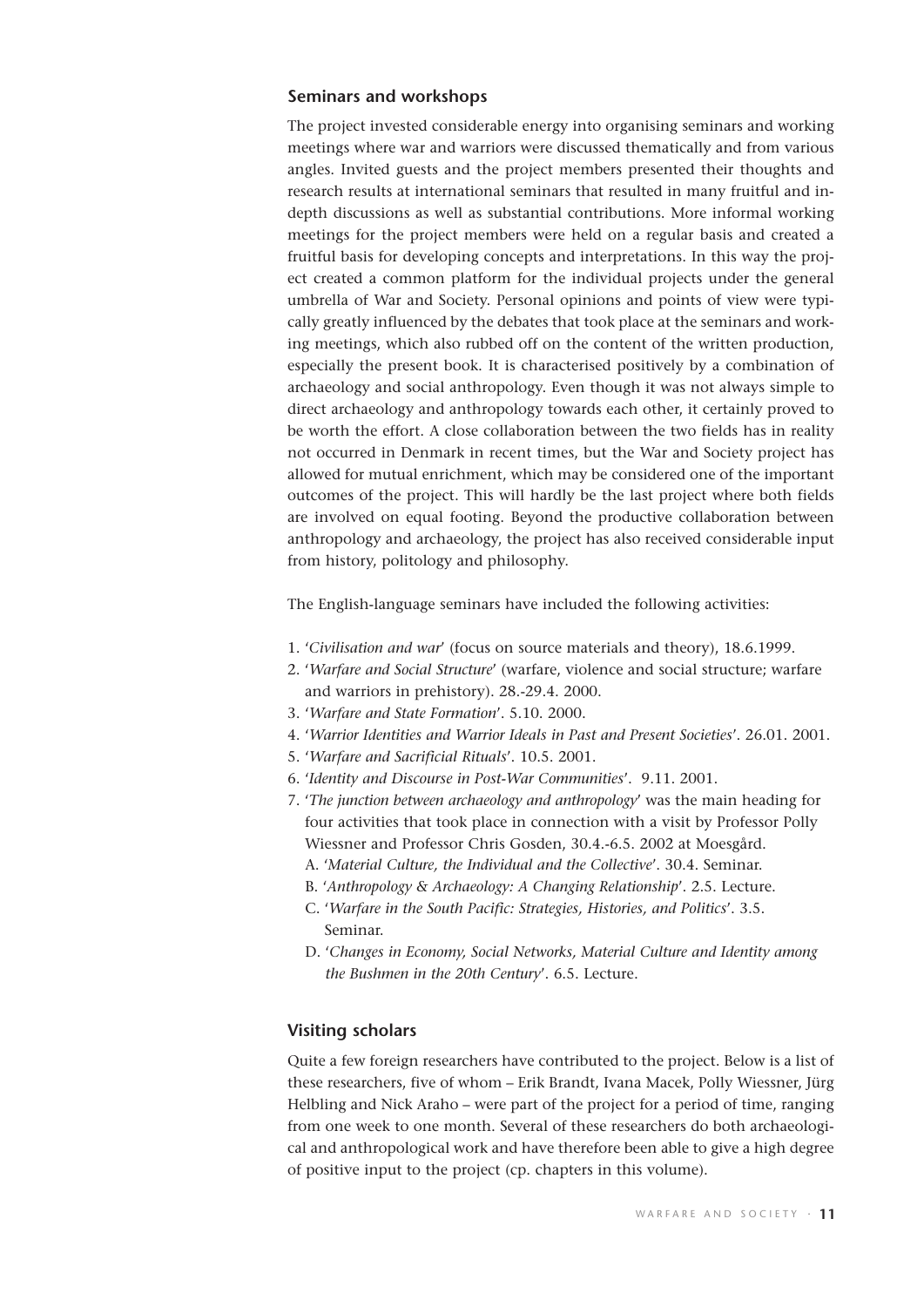- *• Jan Abbink*, Professor, African Studies Centre, University of Leiden and Department of Anthropology, Free University of Amsterdam.
- *• Miranda Aldhouse-Green*, Professor, Department of Archaeology, University of Wales, Newport.
- *• Nick Araho*, Curator, the National Museum of Papua New Guinea, Port Moresby.
- *• Martijn van Beek*, Associate Professor, Department of Ethnography and Social Anthropology, Moesgård, University of Aarhus.
- *• Pia Bennike*, Senior Researcher, Laboratory of Biological Anthropology, University of Copenhagen.
- *• Erik Brandt*, Ph.D, Department of Anthropology, University of Nijmegen.
- *• Henri Claessen*, Professor, Department of Anthropology, University of Leiden.
- *• Raymond Corbey*, Associate Professor, Department of Anthropology, Universities of Leiden and Tilburg.
- *• Chris Gosden*, Professor, Pitt Rivers Museum Oxford, Department of Anthropology, Oxford University.
- *• Anthony Harding*, Professor, Department of Archaeology, University of Durham.
- *• Jürg Helbling*, Professor, Department of Anthropology, University of Zürich.
- *• Christian K. Højbjerg*, Senior Researcher, Danish Institute of Advanced Studies in the Humanities, Copenhagen.
- *• Stef Jansen*, Assistant Professor, Department of Anthropology, University of Hull.
- *• Kristian Kristiansen*, Professor, Department of Archaeology, University of Göteborg.
- *• Staffan Löfving*, Assistant Professor, Department of Cultural Anthropology and Ethnology, University of Uppsala.
- *• Ivana Macek*, Assistant Professor, Peace and conflict research group, University of Uppsala.
- *• Ron May*, Senior Research Fellow, Research School of Pacific and Asian Studies, Australian National University, Canberra.
- *• Lena Holmquist Olausson*, Assistant Professor, Department of Archaeological Science, University of Stockholm.
- *• Michael Olausson*, Curator, Swedish National Heritage Board (RAÄ), Stockholm.
- *• Richard Osgood*, Archaeologist, South Gloucestershire Council.
- *• Sanimir Resic*, Associate Professor, Department of History, University of Lund.
- *• Henrik Rønsbo*, Associate Professor, Rehabilitation and Research Centre for Torture Victims, Copenhagen.
- *• Heiko Steuer*, Professor, Institut für Ur- und Frühgeschichte & Archäologie des Mittelalters, University of Freiburg.
- *• Marie Louise Stig Sørensen*, Associate Professor, Department of Archaeology, University of Cambridge.
- *• Nick Thorpe*, Associate Professor, Department of Archaeology, King Alfred's College, Winchester.
- *• David Warburton*, Research Assistant, Department of the Study of Religion, University of Aarhus.
- *• Polly Wiessner*, Professor, Department of Anthropology, University of Salt Lake City, Utah.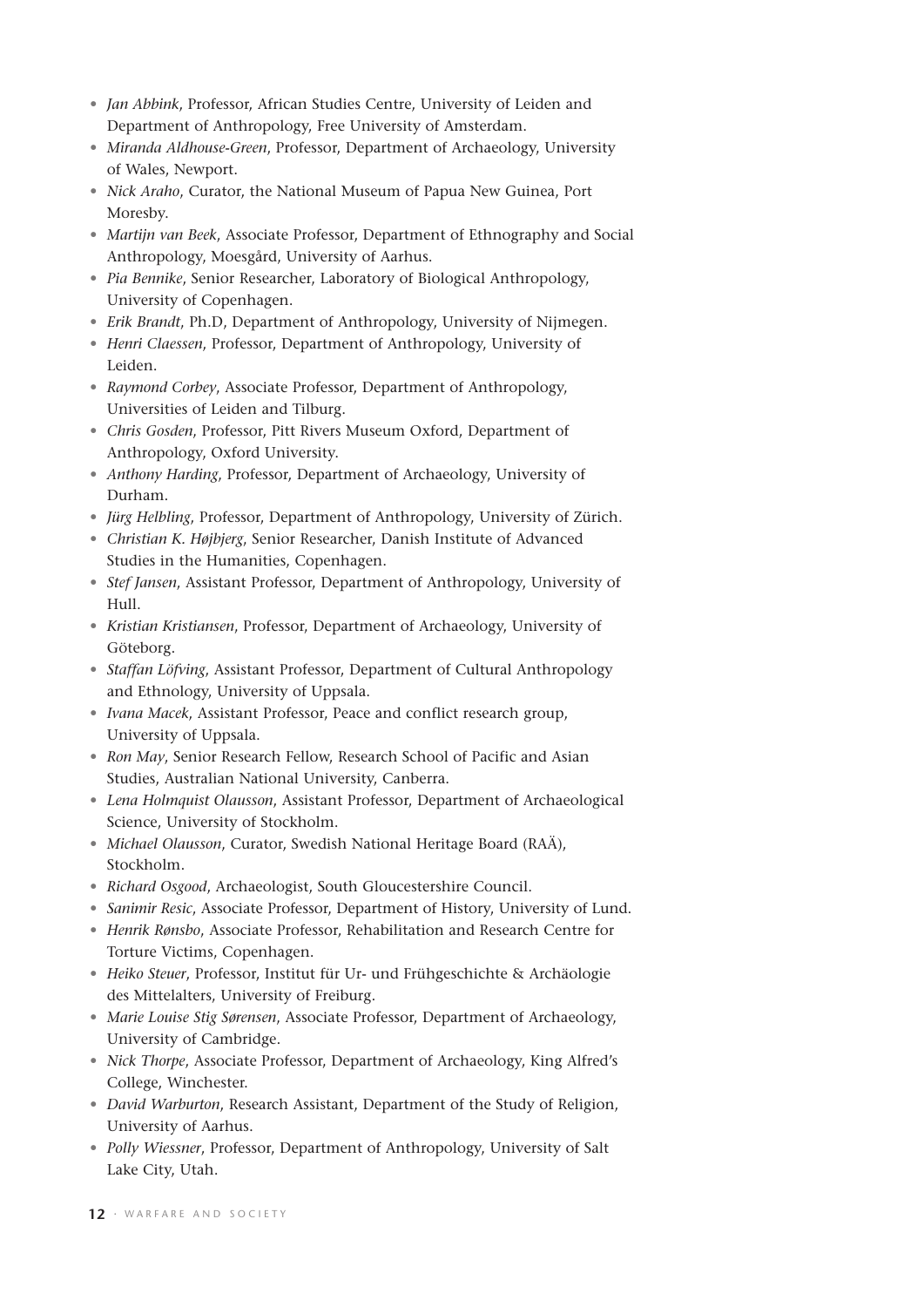#### **The individual projects**

The War and Society project served as an umbrella for six individual projects that included the disciplines of archaeology and anthropology and in some cases both.

*Claus Bossen's* studies concerned the connection between early state formation and war in Hawaii and Fiji (chapter 17) and recent theories of war within social anthropology (chapter 7). On the one hand, according to his studies it appears probable that war plays a role in state formation but, on the other hand, that war and military organisation cannot stand alone. Military power should be combined with ideological, economic and political power in order for a state to form. Subsequently, the question arises of how people come to accept a ruler's sovereignty and power?

*Andreas Hårde* studied war in the Early Bronze Age cultures of Nitra, Uněticeand Věteřov-Mad'arovce in Eastern Europe, in particular in Moravia and Slovakia (chapter 24). The main issue of concern to him was how to identify acts of violence within a prehistoric material by regarding war as a social phenomenon rather than as military history. It was also important to consider warfare as a phenomenon divided into several phases, of which the preliminaries to war and its effects are just as important to study as the act of war itself. War, just like other means of power, requires a social decision-making which for one thing is expressed in social rituals. The employment of violence can thus create or strengthen a socio-political identity. The work on war in the early Bronze Age consists of two studies, the first of which concerns the relationship between warriors and social change, and the other violence – in the form of human sacrifices – as a means of power.

In sum, Andreas Hårde's studies show that warfare within the Early Bronze Age was closely connected to economic and political power. Evidence of war is most obvious in the periods when socio-political changes occur. The frequency of skeletal trauma, grave plundering and warrior cenotaphs increases along with changes within burial customs among the social elite and with the introduction of new prestige goods and objects of metal. In addition, violence in the form of human sacrifice was used as a means to gain power over life and death.

*Torsten Kolind*'s work in the Warfare and Society project resulted in his recently completed doctoral dissertation about 'Post-war identifications. Counter-discursive practices in a Bosnian town', based on six months of field work among a Muslim population in ethnically mixed Stolac (a town in southwest Bosnia). Kolind examined the connections between war-related violence and identification analysing the informants' experiences of a world in ruins, destroyed by war, and the politically over-heated post-war situation. Focus was on the most central identifications of 'the others' that the Muslims in Stolac employ, the general conclusion being that these can be regarded as part of a counterdiscourse characterised precisely by the rejection of the nationalistic and ethnic categorisations and explanations existing in the public and political sphere (chapter 29). The conclusion here is that the nationalistic as well as religious identifications that were key to the war have lost their relevance. Instead, people identify themselves in respect to a local patriotism, an ideal of tolerance, the discursive construction of the Balkans as part of Europe, and the role of the victim. Apart from the role of the victim, these identifications can also be seen as part of the Muslims' everyday counterdiscourse.

*Ton Otto* was especially involved in the theoretical discussions, in particular in developing a conceptual framework for comparatively analysing war as a power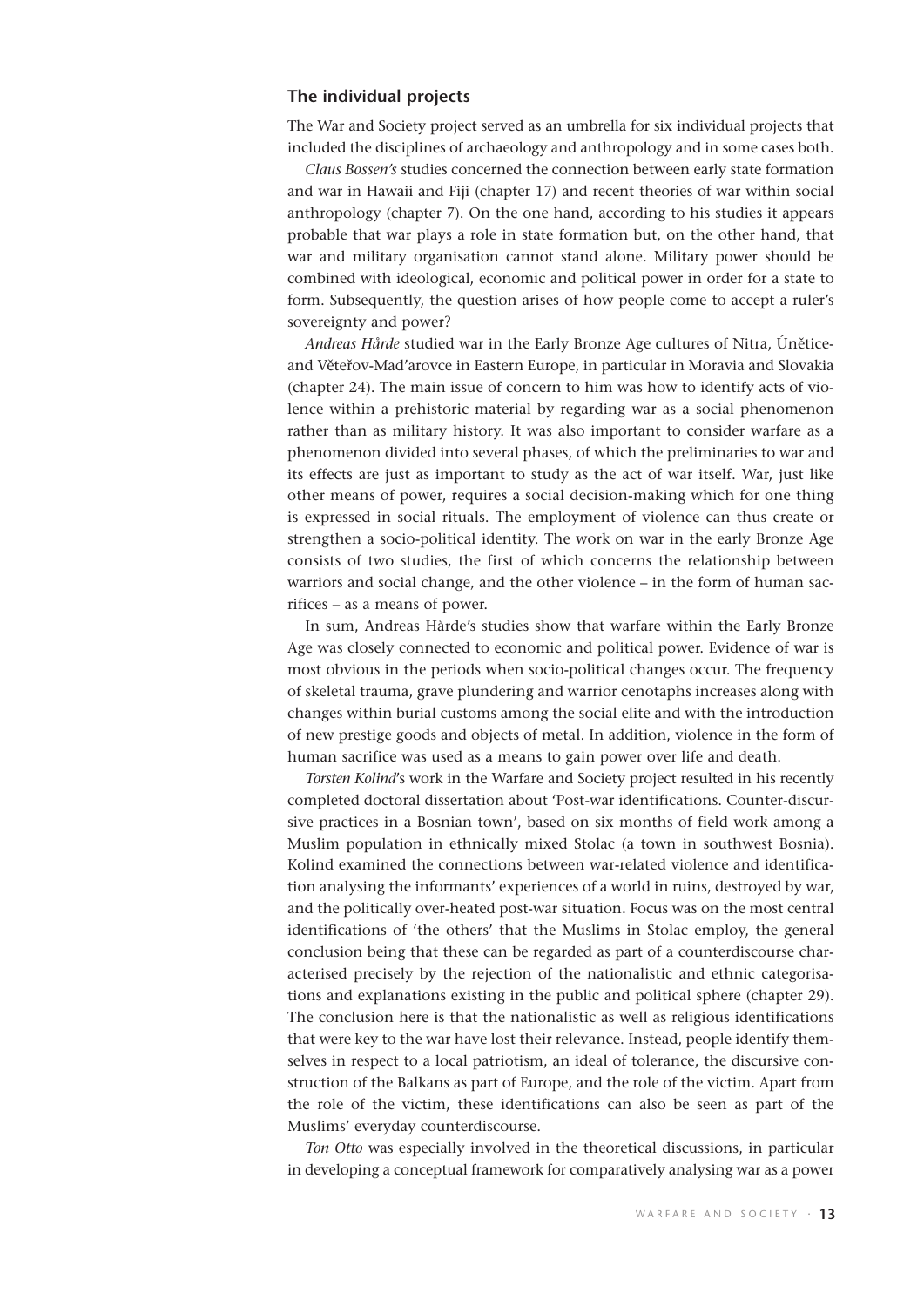factor and as a cultural phenomenon. He was Torsten Kolind's main supervisor. In addition, Ton Otto presented and worked on empirical material from Manus (Papua New Guinea), especially historical data concerning war in a society without central authorities (chapter 12). It is normally assumed that exchange unites while war divides, but this is too simple. War creates not only groups of allies and enemies, but it also leads to networks of connections, inasmuch as there exists a responsibility to either retaliate (otherwise lose prestige and status) or mediate between fighting parties (achieve prestige). In pre-colonial Manus, war was a factor that maintained relatively small political units (through fission) but that at the same time created connections between the units and therefore integrated the region into a larger system of exchange relations. War was a strategic, but risky possibility for local entrepreneurs to increase their status. The colonial power's policy of pacification put a stop to this option. Therefore, the focus for status politics shifted entirely from waging war to organising great exchange ceremonies.

*Henrik Thrane*'s research focused on territorial organisation and armament in the Scandinavian Bronze Age, above all in the study of sword production and sword function on the basis of quantitative methods (chapter 32). It has been quite a few years since active research has been carried out on this subject; in part the material has become more accessible, in part the theoretical apparatus and viewpoints concerning context and social roles have changed decisively in recent years. Henrik Thrane's principal interest was to relate the sources to the theories and understandings of war and warrior roles on which the project has worked, considering it essential to reveal how the sources support or contradict these. He was Andreas Hårde's main supervisor.

*Helle Vandkilde* examined warrior identities in the European societies of the later Stone Age and Bronze Age. Organised warrior bands often seem to have played a decisive role. It is probable that these warrior groups were recruited according to hierarchical principles, not unlike, for example, the system that can be deduced from Homer's *Iliad* and that is also evident in a large number of ethnographically studied cases (chapters 26 and 34). Vandkilde's analysis of the history of research (chapter 5) furthermore points out that war and violence do not really enter the archaeological interpretations until c. 1995. Two opposing myths have generally characterised archaeology – one of them regarding prehistory as populated with potentially violent warriors that repeatedly changed society, the other presenting prehistory as populated with peaceful peasants in harmonious and static societies. It is finally suggested that both the ideal and real sides of war and warriors in prehistory should be studied, and also that interpretative stereotypes can be avoided through the use of theories that view humans as participating both routinely and strategically in societal frameworks. Consequently, another dimension of her work has concentrated on writing war and warriors into sociological theories of material culture, social practice, power, and social identity such as notably gender.

#### **Project outcome – an outline**

The subprojects typically covered more than one subject area. Below is an outline of some of the general considerations and results.

Within social anthropology war has long been an object of study. In archaeology, however, war did not become an established area of study until the past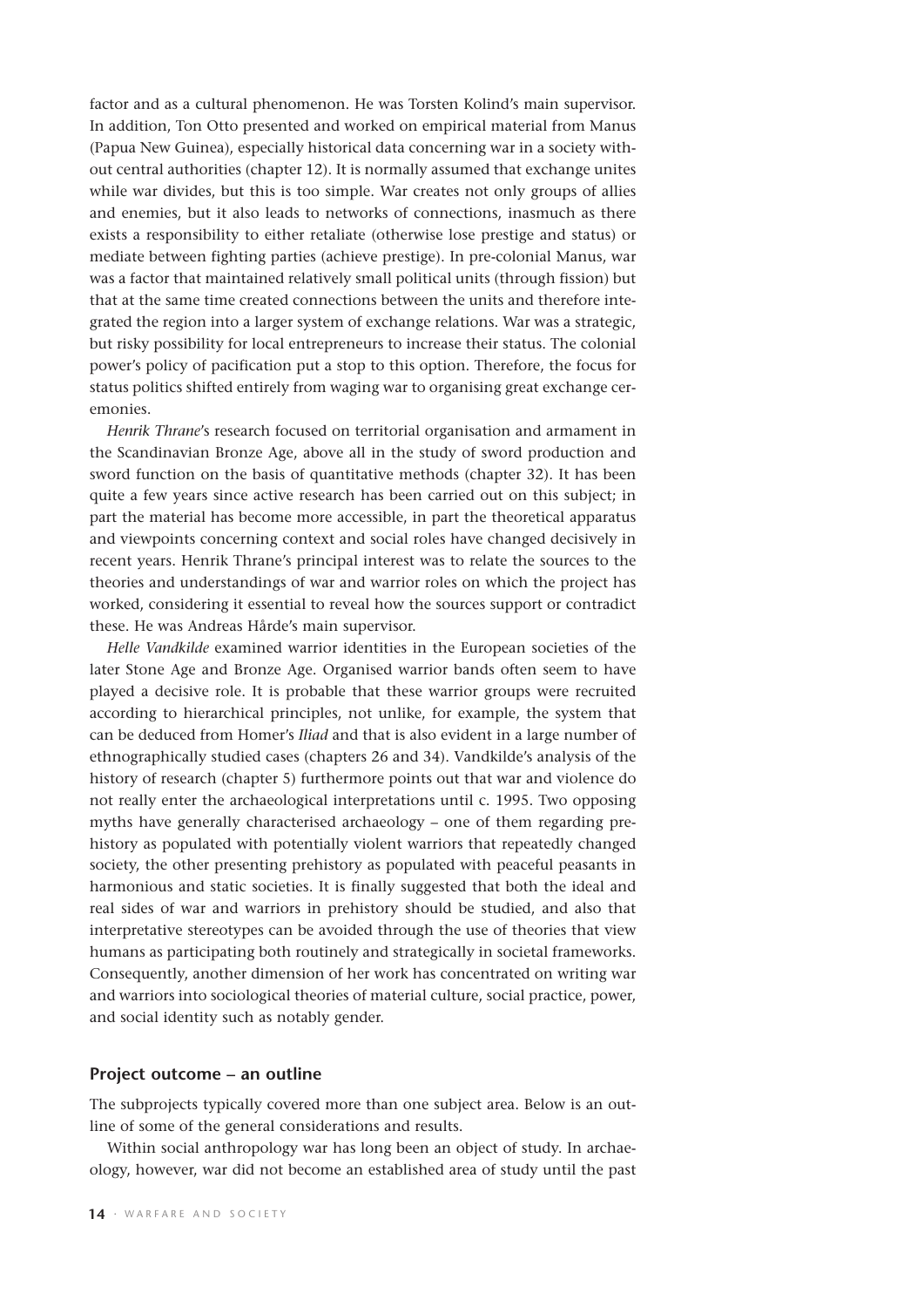decade, and it must be assumed that the many ethnic wars and genocides of the 1990s as well as the massive media coverage have played a decisive role. The horror and awful chaos of war are now analysed in social anthropological studies, but shall henceforth also be incorporated in archaeological studies, which still do not portray prehistoric war realistically enough. This is especially due to the fact that the discourse is still influenced by some myths of heroic warrior elites.

War should be understood as a collective and violent social practice which is always based on a cultural logic and therefore cannot merely be explained with reference to biology, genetics or evolution. Warriorhood is a social identity closely connected to military actions, but also motivated by stereotypic myths of men and war. Helle Vandkilde's studies focus in particular on this aspect. Warrior organisations are clubs with a military objective that generally have male members. A certain degree of support is found for the hypothesis that warrior organisations themselves carry a potential for social change, but apparently it can only be activated during crises and considerable external pressure. The warrior institutions can be separated into three categories on the basis of whether the access is regulated through the criteria of age, status/prestige or social rank. The first category is found, for instance, among nomadic tribes in Eastern Africa, the other among prairie Indians and the Central European Corded Ware Culture. All three categories integrate elements of 'Gefolgschaft' in the sense of a long-term reciprocal relationship between a leader and his group of warriorfollowers, who are bound by economic interests and moral rules. Gender is a relevant aspect to study. War is waged as a rule (but not always) by men. Often women take on the responsibility for the families' and the society's honour and contribute by rousing to war and by assisting before, during and after the acts of war. The border line between soldier and warrior is rather fluid, but the role of the warrior is decidedly more marked by an individualistic mode of thought and organisation.

Material culture and personal appearance organise and maintain all kinds of identities, among these warrior identities as they exist in many prehistoric, historical and ethnographic contexts. Weapons and special dress and body attitudes are strategically used to form and manipulate the image of the warrior as identity and ideal within the warrior group, between warrior groups, and in respect to the outside world, but at the same time have an effect on the individual warrior by influencing his self-understanding and personal appearance. Furthermore, advances in weapon technology can escalate conflicts and in some cases (e.g. horses and swords) actually precipitate social change.

Ritual war is a rather unclear concept that has been misused to postulate peaceful conditions in societies without centralised political power. It must be pointed out that 'ritual war' will always merely be one facet of a military reality, with all its implications of human suffering and death. On the other hand, war is almost always related to different kinds of rituals carried out before, during and after acts of violence. Sacrifices of weapons and people in prehistory can be regarded as part of a series of actions that includes war. In addition to this, there are certain religious aspects by which appeals are made to 'higher powers' for a positive intervention. Through his Bronze Age case study (chapter 24), Andreas Hårde shows that violence in the shape of human sacrifices was used by the political elite as a means to consolidate their control over life and death and to frighten outer and inner enemies. The mass graves that mar the past and the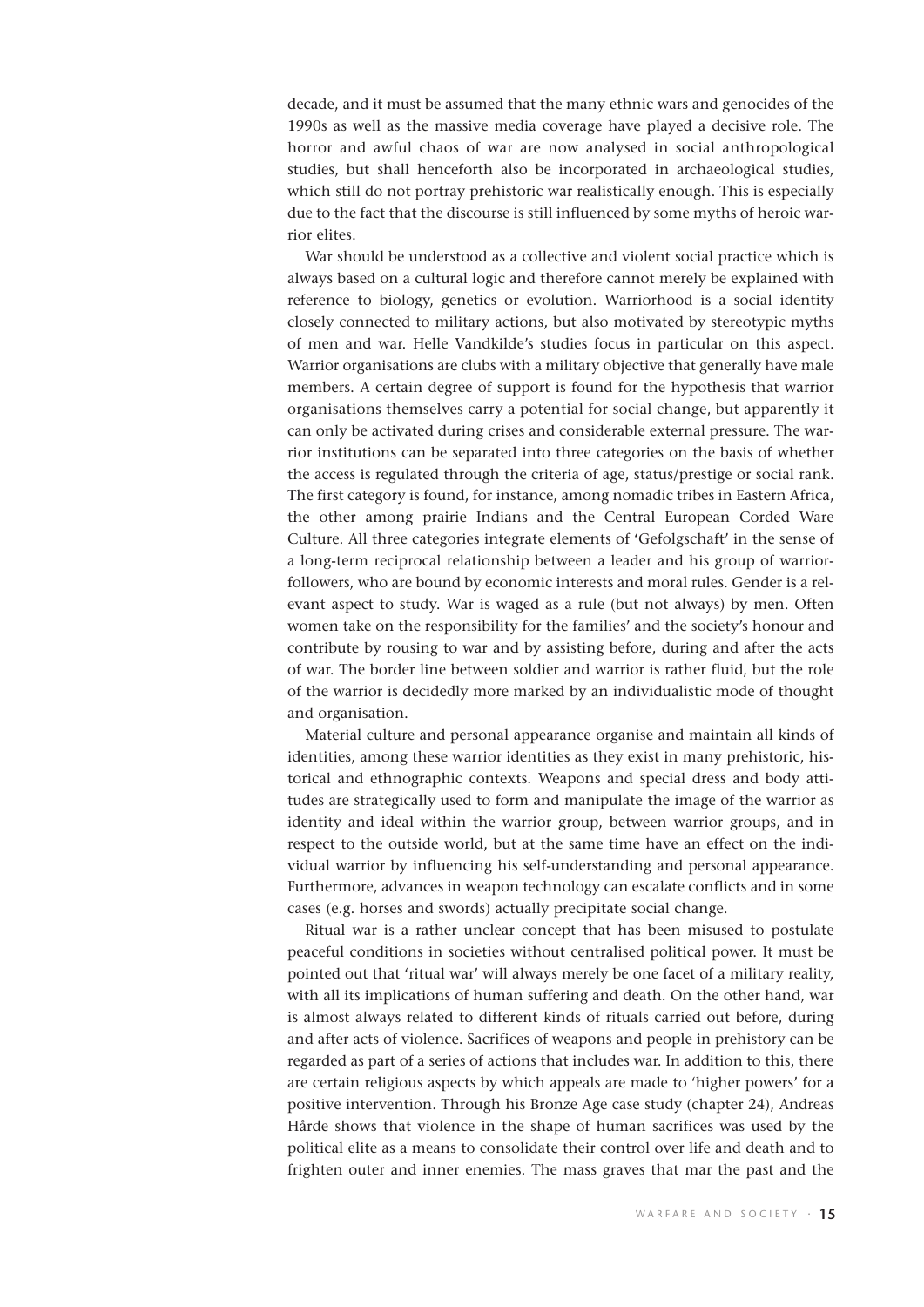present should on the one hand be associated with military acts, but they also have distinct functions in the way of debasing and deterring defeated enemies as well as demonstrating power.

Power is a key concept in the understanding of war and warriors. Power – i.e., dominance – can be achieved either through persuasion or force; in the case of the latter, through war and violence or threats of violence. War can certainly be part of groups' and individuals' strategic effort to achieve overall dominance. On the other hand, there are a number of examples where war is carried out by warrior groups operating autonomously and in isolation in respect to the more primary authorities of society and here it is not directly related to dominance. In certain decentralised societies war is not directly accessible as a source of dominance, but these societies are nevertheless often extremely marked by war that seems to have the effect of maintaining rather than changing the society.

War is a key ingredient in social change and for this reason alone it is relevant to study. There is no one-sided relationship between input and output, and perhaps more than any other kind of strategic act war tends to create unintended effects. Since war is a violent form of social practice, it can be said to always contribute in some measure to social change even if its aim is maintaining the political status quo. War is thus in a very general sense a processual force. States have, for instance, always attempted to maintain themselves through war. Also other kinds of centralised societies have used war and the military as a source of power, for instance, to strengthen an existing base of power. This was true, for example, in the complex Bronze Age societies in Southern Scandinavia and the so-called chiefdoms on Fiji, Hawaii, and in the Grand Chaco. War is therefore often used for reproductive purposes, but can war also change society more radically?

This question has in particular been discussed in connection with theories of state formation. Claus Bossen (chapters 7 and 17) evaluates the relationship between war and state formation, and concludes that there is a connection, but that many other factors come into play. The same question is, however, relevant to discuss in cases where the social structure in 'egalitarian' societies quite suddenly moves in the direction of institutionalised hierarchy, such as in north and central Europe with the emergence of the Battle-axe or Corded Ware cultures (2800-2500 BC) or in certain hot spots in the Early Bronze Age of Central Europe and the Balkans (2000-1500 BC). War was also, for example, a strategic but risky opportunity for local entrepreneurs on New Guinea to develop their status, but egalitarian institutions pulled hard in the opposite direction. In this area, our studies have not been able to indicate clear regularities or patterns in either the archaeological or the social anthropological material, but it should be emphasised that the topic deserves further illumination. Warfare is part of most state formations and of the formation of the above-mentioned hierarchies, but other factors enter into a complex interaction with war. Furthermore, there are a number of cases, historically and in recent times, in which war has wiped out societies rather than contributed to creating something new. A regularity that can be pointed out, however, is that war tends to create more war.

This particular logic of war has been scrutinised by Jürg Helbling among tribal societies (chapter 9). Contemporary tribal wars always take place in the context of expanding or deteriorating states and in the wider context of the world economy influencing the course and intensity of war, but it is nevertheless imperative to search for the internal logic of these indigenous wars. Two structural conditions may explain the high level of war in these societies. First, the local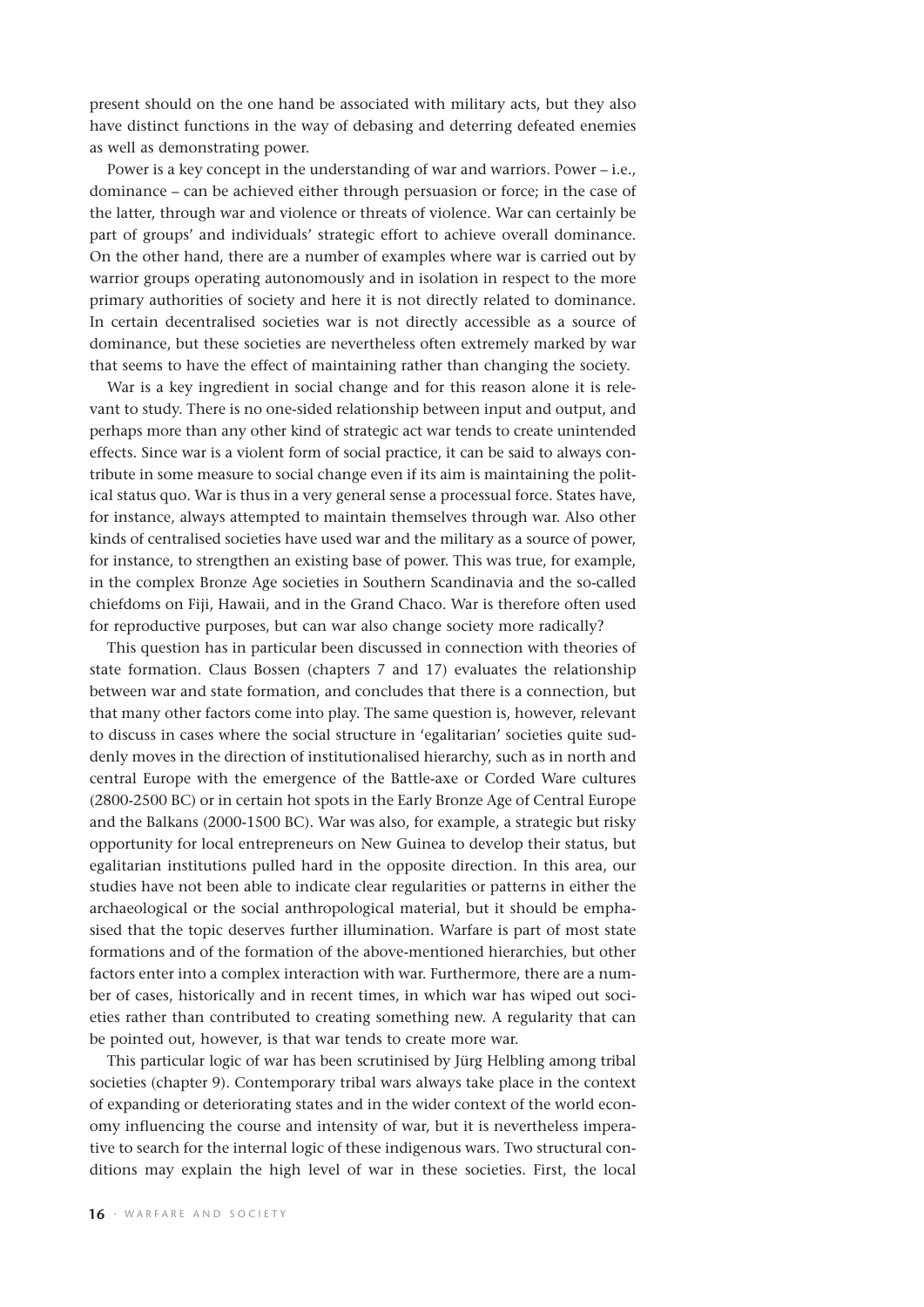groups operate autonomously in a political system that can best be described as anarchic. Second, these local groups are relatively immobile being dependent on locally concentrated resources. People do not wage war because they are fond of it. Despite high economic and personal costs and despite the fact that peaceful cooperation will yield the highest gain for all groups, each group is compelled to adopt a bellicose strategy. Game theoretical considerations may explain this apparent paradox: engagement in peaceful strategies is simply too risky because a one-sided bellicose strategy will potentially bring the highest gains while a one-sided peaceful strategy may lead to the highest losses. Only when both parties engage in peaceful strategies, both will gain, but none can be certain of this. Therefore the military superiority of one group inevitably constitutes a threat to the others, forcing them to attempt achieving superiority in turn. Helbling concludes that the two structural conditions of tribal societies create an environment in which war is prevalent. The societies adapt to this social environment and this explains a number of their characteristics which often – but according to Helbling mistakenly – are considered as causes of tribal warfare, such as the centrality of warrior values, political status competition and conflicts over scarce resources.

War is always waged against 'the others', and in this sense it may be said that war often originates from narrowly defined groups, but on the other hand war often appears to strengthen these groups as well as create new groupings. The connection between war and identity is thus quite complex as demonstrated by Torsten Kolind concerning the Bosnian material (chapter 29). His conclusion is that everyday identifications can be regarded as part of a counterdiscourse – against the nationalistic and religious categorisations that on the public and political level were the reasons and aims for the war in Yugoslavia. The direction and kind of the changes can seldom be pinpointed in advance due to the presence of crucial unpredictable elements, in part because identity is formed in various ways at several levels ranging from everyday life to overriding political authorities.

#### **New problems and questions**

The Warfare and Society project can, *qua* the perspectives and results described above, point out a number of new problem areas and questions that require profound study through new research. In particular, three complexes of problems should be mentioned:

More research is necessary in the limitations that seem to be in force in societies with egalitarian institutions – as on Papua New Guinea – , especially the potential of war to create political inequalities and structural social change. It is also necessary to further analyse the qualitative changes in war brought about by the use of firearms or other new technology. In Papua New Guinea a destabilisation of the existing exchange systems occurred and as a result an acceptance of the colonial power and its efforts at pacification; in fact, an external state's monopolisation of violence. In general, it must be considered relevant to theorise warfare as a form of transaction unlike, yet in many ways also complementary to, other forms of exchange in societies without centralised power.

Violence and war articulate existing identities and create new identities often in a determining way, but it is also important to analyse the discursive strategies that people use to adapt these general identities to everyday life, which is precisely where a need exists to create new exchange relations and connections.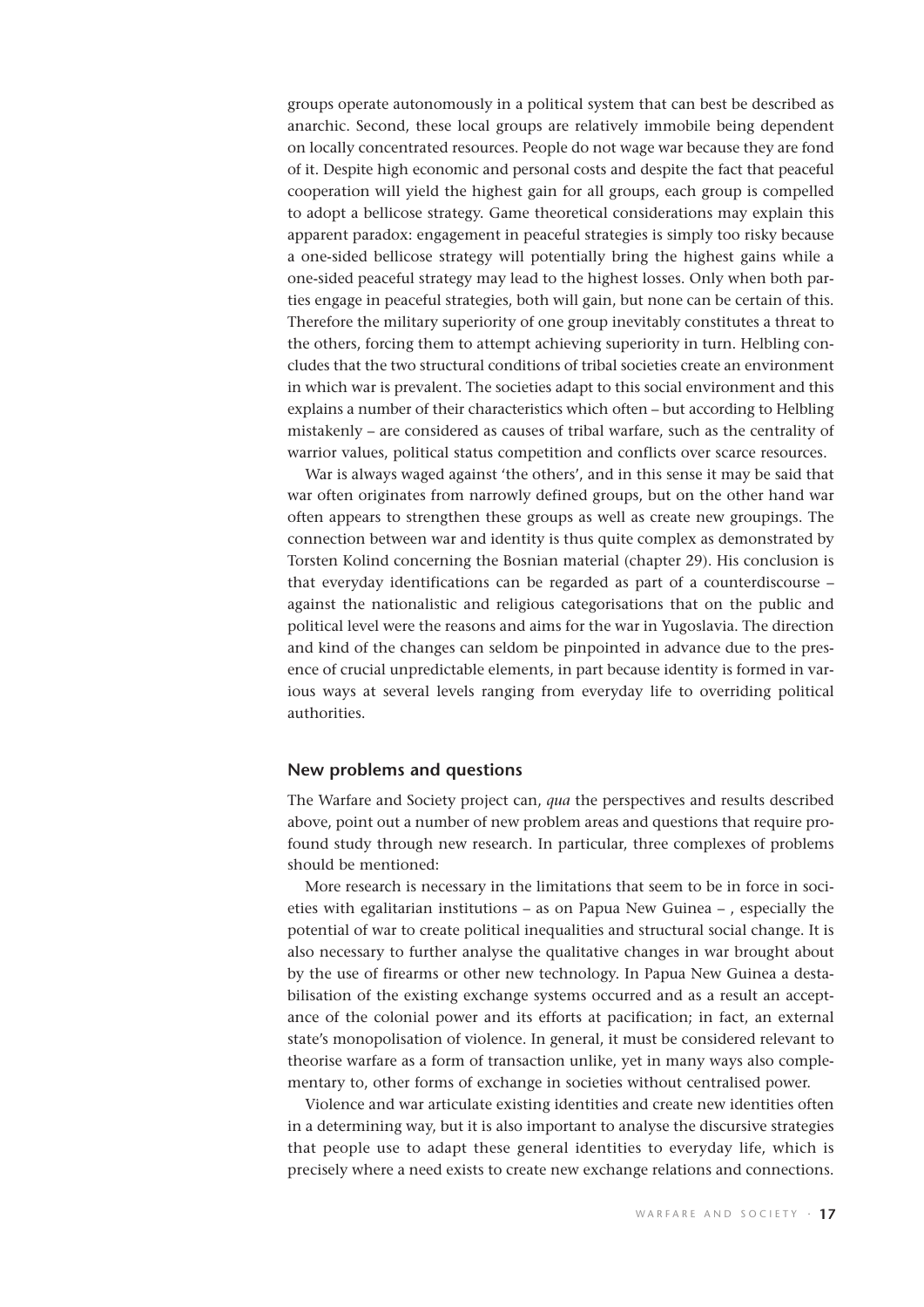The relationship between the formation of social identities and material culture needs further illumination. The understanding of war and the role of warriors in prehistoric societies is still not profound enough, and henceforth the focus should be directed more toward using the archaeological material and relevant theoretical tools interactively; along the lines of Vandkilde's proposal in this volume (chapter 26). The creative and preserving role of material culture in respect to a large number of violent and non-violent identities within and across lines of gender, age, family, status, rank, occupation and ethnicity still requires thorough investigation. Concrete investigations with theoretical superstructures can clearly occur through interdisciplinary collaboration, especially between social anthropology and archaeology. The warrior is for instance often particularly visible in European prehistory, especially in the funerary domain, but the question remains of the extent to which these presentations represent contemporary ideals and myths. Other questions that remain unanswered are when the first warrior institutions appeared in Europe and what their social and economic background was. The appearance of institutionalised warriorhood (probably in certain hotspots around 5000 BC and again, more massively, around 2800 BC) seems to coincide with three other phenomena, namely, a clear gender differentiation in funerary etiquette, the formation of an elite, and a drastic expansion in the use and production of copper objects. But for the present this must remain a qualified hypothesis.

#### **About this book**

The structure of this book reflects the six areas upon which the project activities and debate were focussed during the four years it ran: war as presented in philosophy, social theory and the discourses of anthropology and archaeology; war in non-state societies; war and the state; war, rituals and mass graves; war, discourse and identity, and war and material culture. The publication gathers in total thirty-four contributions from a selection of seminar participants, among these the project participants. Included in these are the editors' introductory articles, which serve as critically annotating introductions to each of the six subject areas.

Both archaeologists and anthropologists have contributed to the subject areas, which occur quite mixed in this respect. It also appears that many of the authors are inspired by their 'neighbouring discipline' and consequently incorporate other perspectives. Several articles are definitely situated in the intersection between archaeology and anthropology. Through its seminar activities and this book, the War and Society project has demonstrated a potential for new insight to be gained through combining theories, methods and results from different disciplines. The essence of archaeology is by nature far-sighted and material, although when operating in historical periods it is able to add the evidence of written discourse. Social anthropology is more contemporaneous and based especially on spoken discourse. The data patterns of the disciplines should however be interpreted within a social context, and in this way it becomes possible to compare and integrate results.

Considering the scope and quality of the contributions, the three editors also consider the book an important contribution to the international discussions in this field, which are increasing currently due to the escalating situation in the Middle East and disturbing reports from other war-stricken areas in the world.